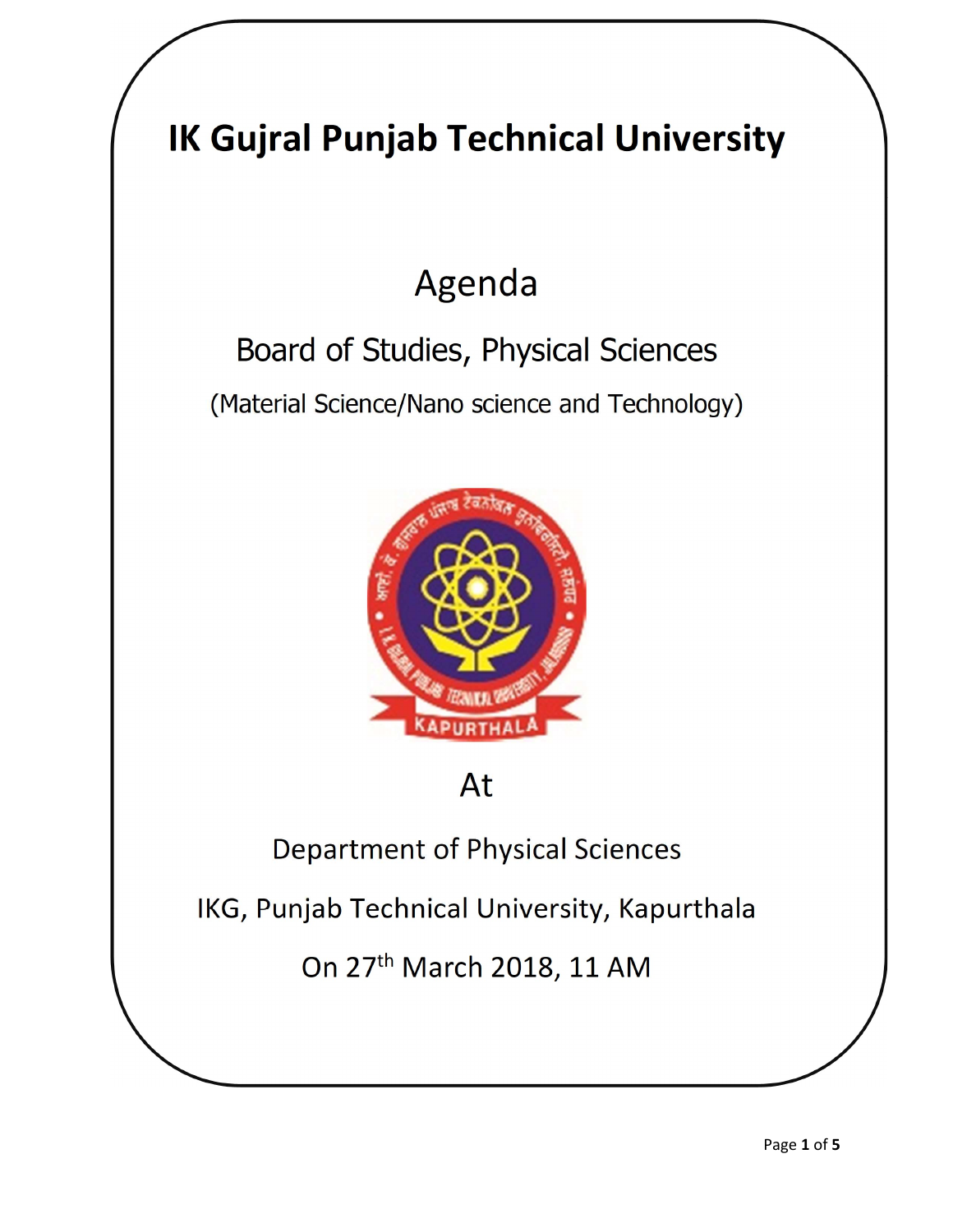Agenda for the Board of Studies, Physical Sciences (Material Science/Nano science and Technology) to be held on 27<sup>th</sup> March 2018 at Department of Physical Sciences IKG, Punjab Technical University, Kapurthala at 11AM

| Item No.       | <b>Item</b>                                             | Page No. |
|----------------|---------------------------------------------------------|----------|
|                |                                                         |          |
| 1              | Engineering Physics as per the new AICTE model syllabus |          |
| $\overline{2}$ | Revision of M.Sc. (Physics syllabus)                    | 4        |
| 3              | Revision of M.Tech (Nanotechnology) syllabus            | 5        |

## **Contents**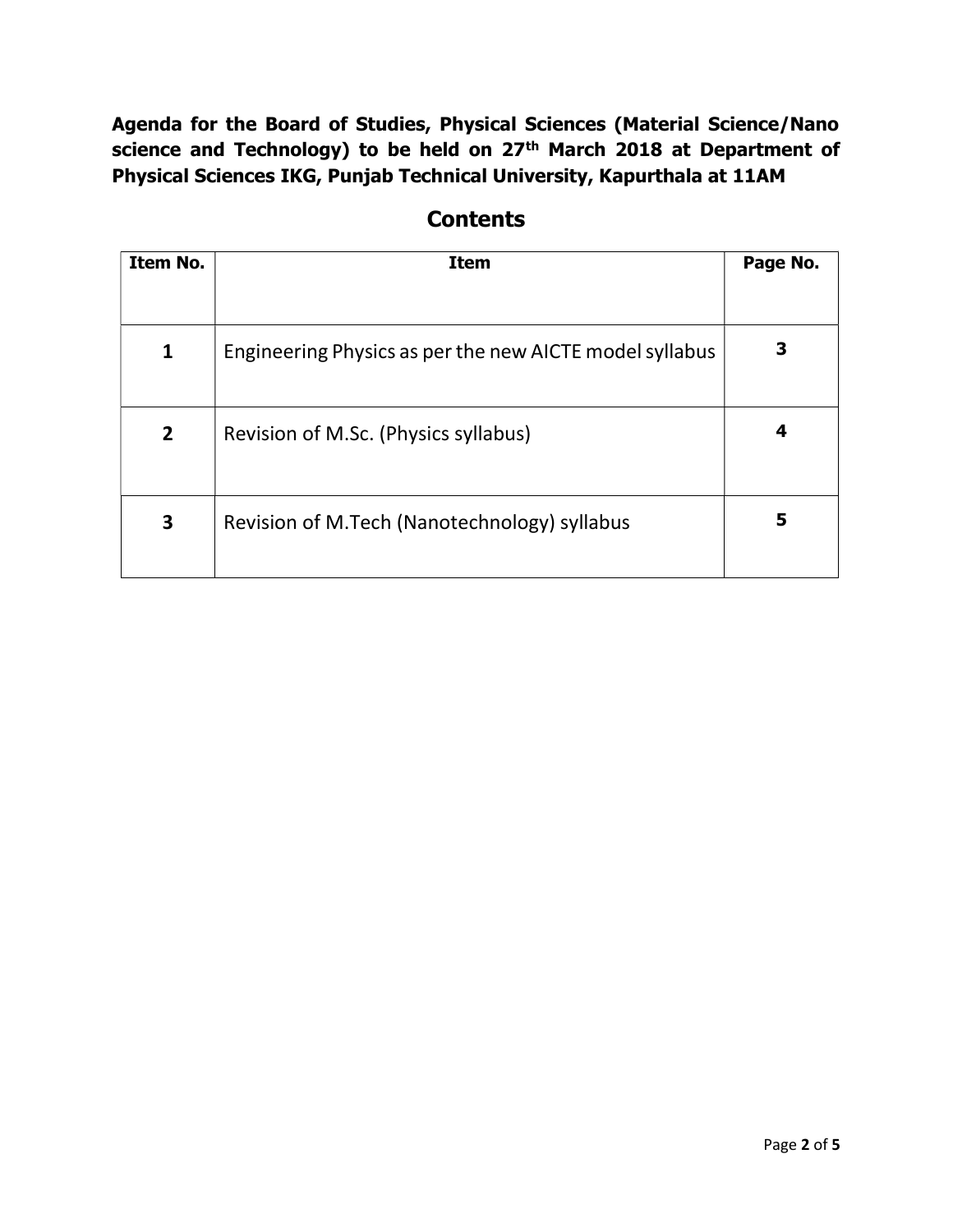## Agenda Item 1: To consider the revision of Engineering Physics course in B.Tech-1st Year (Common for all Engineering Branches ) as per model syllabus of AICTE

To consider the model syllabus for Engineering Physics as per the new AICTE model syllabus. AICTE has proposed model syllabus of Engineering Physics for B.Tech-1<sup>st</sup> Year branch wise for adoption, which is placed at Annexure-I. Accordingly proposed new draft syllabus along with course objectives is placed along with branch wise distribution is placed at an Annexure-II.

Item is placed for approval.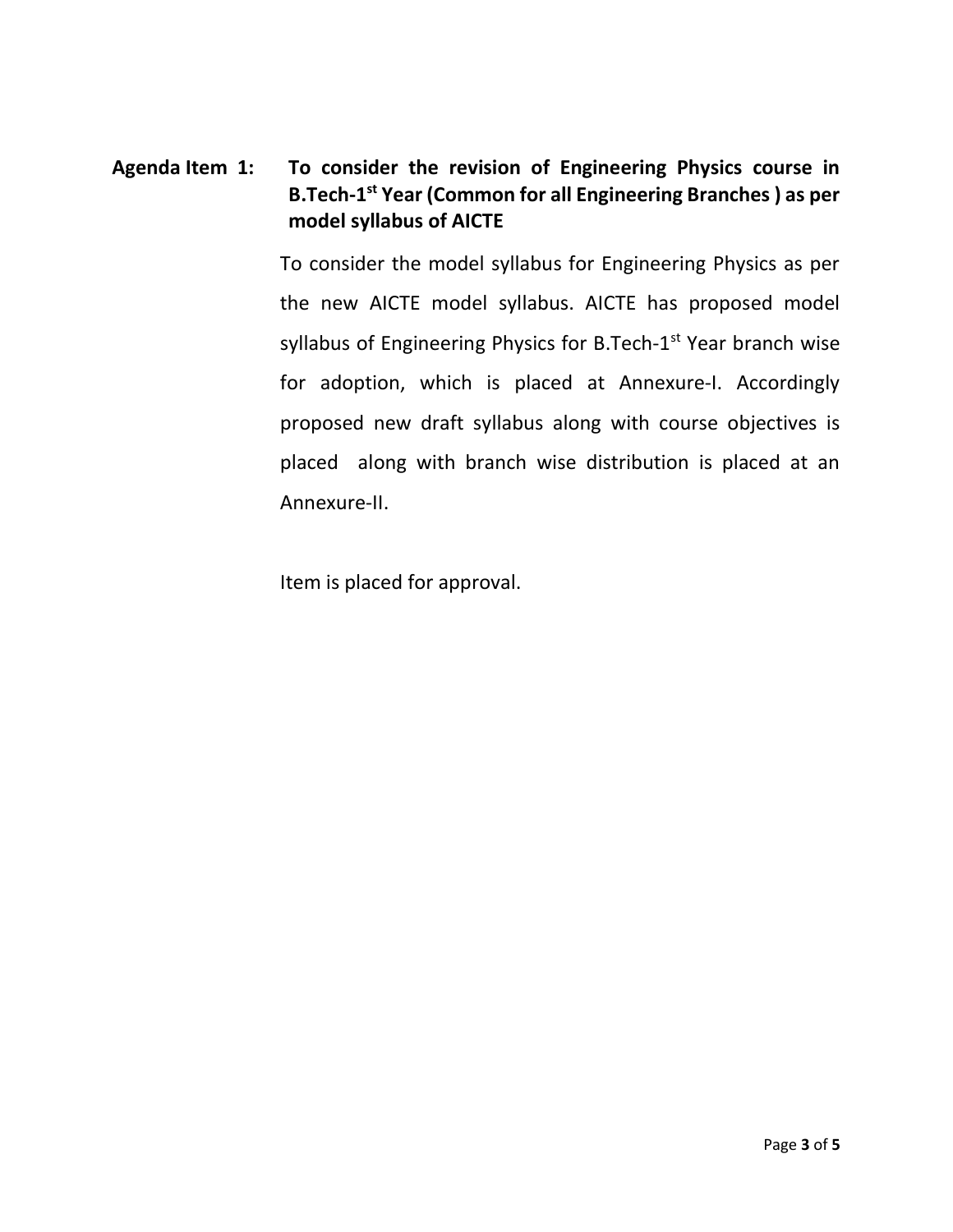## Agenda Item 2: To approve the program objectives and course outcomes of M.Sc. (Physics)

To consider the program objectives and course outcomes of the revised revision in the M.Sc. (Physics) as per vision and mission of the Department of Physical Sciences. The Program educational objectives, Program outcomes, course outcome, correlation matrix between Program outcomes and course outcome for M.Sc.(Physics) prepared as per NAAC guidelines is placed as an Annexure-III after incorporating inputs from member Board of Studies, Physical Sciences.

Item is placed for consideration and approval.